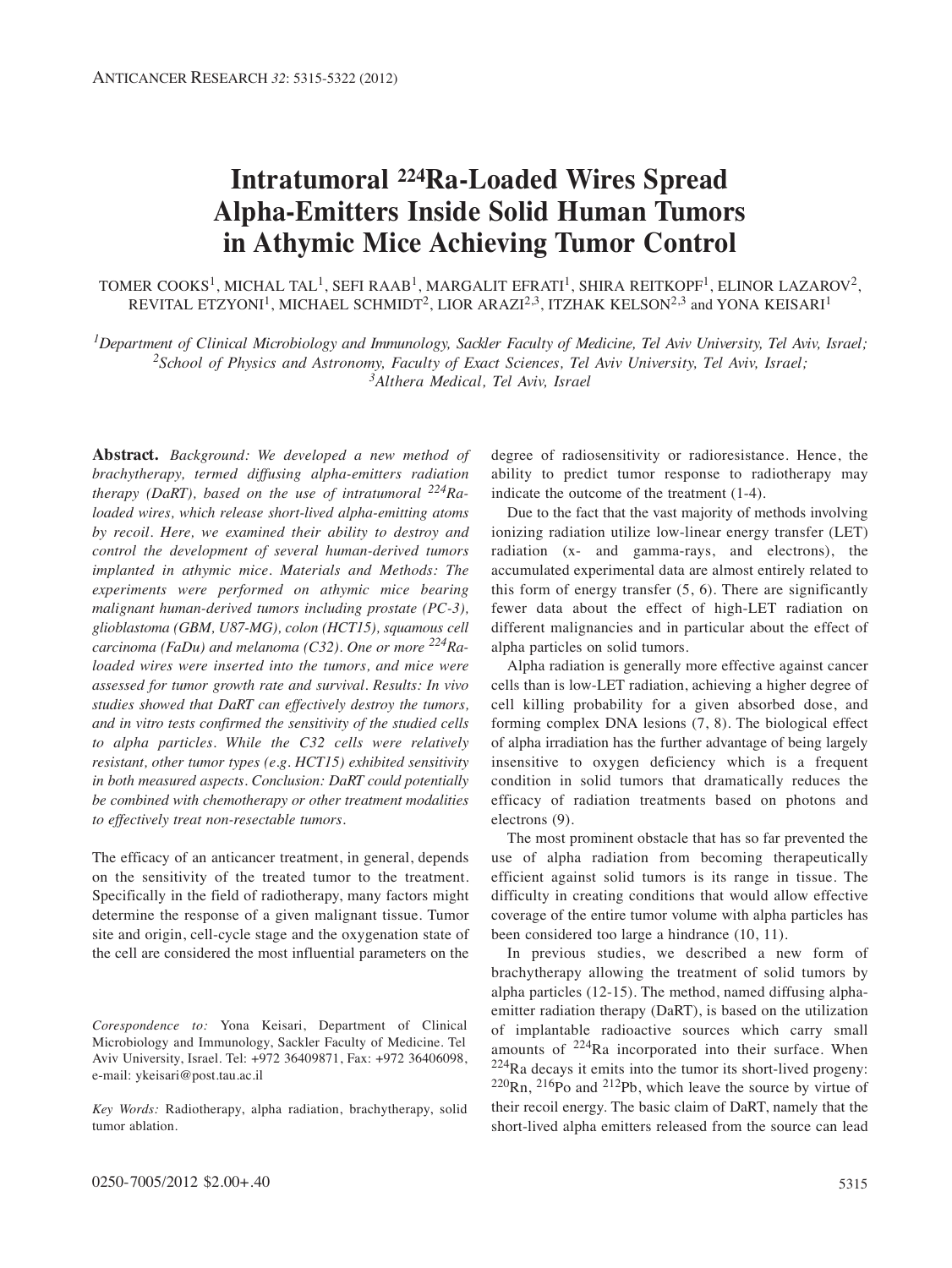to cell death over therapeutically significant distances (while the parent  $2^{24}$ Ra remains fixed on the source), was demonstrated in three different experimental models.

The need to evaluate the consistency of the DaRT method and its efficacy in other malignancies has brought us to challenge the treatment in additional experimental models of solid tumor. Since the power of alpha particles to destroy tumor cells is not limited to a specific site or origin, it needs to be applied to various types of malignancies in order to strengthen the understanding of its efficacy under different conditions of tumor microenvironments. The focus on human-derived tumors in this work is evidently an essential step in promoting the method towards clinical trials.

## **Materials and Methods**

*Cells and tumors.* HCT15, FaDu and PC3 cell lines were purchased from the American type culture collection (ATCC) and their use begun within six months. The U87 cell line was kindly provided by Professor Yoel Kloog (Life-Sciences Faculty, Tel-Aviv University). Cells were grown in Dulbecco's Modified Eagle Medium (DMEM) in 5%  $CO<sub>2</sub>$  at a humidified incubator with 37°C. All media were supplemented with 10% fetal calf serum, sodium pyruvate (1 mM), non-essential amino acids (1%), L-glutamine (2 mM), penicillin (100 U/ml), and streptomycin (100 μg/ml) (all obtained from Biological Industries, Beit-Haemek, Israel). Athymic nude mice (8 to 12 weeks old) were obtained from Harlan (Rehovot, Israel). Animal care and experiments were carried out in accordance with the guidelines of the Israeli National Council for Animal Experimentation (permits no. M-06-015, M-06-070 and M-07-060). All surgical and invasive procedures were conducted under anesthesia by intraperitoneal inoculation of Imalgen (100 mg/kg; Fort Dodge Laboratories, Germantown Hills, IL, USA) and xylazine hydrochloride (10 mg/kg; VMD, Arendonk, Belgium) solution in 0.25 ml of phosphate buffers solution (PBS). Xenografts were transplanted subcutaneously into the low lateral side of the back. Local tumor growth was determined by measuring 3 mutually orthogonal tumor dimensions with a digital caliper (Mitutoyo, Onomy, Japan). The volume of tumor was calculated using the approximate formula:  $V = \pi/6 D_1 D_2 D_3$  where  $D_1, D_2$ , and  $D_3$  are the measured dimensions.

*Colony formation assay.* The *in vitro* effect of alpha particles traversing various cell lines was studied using a 228Th source (half life 1.91 years) in a setup described previously (15). It consists of a small deposit of 228Th in secular equilibrium with its daughters on a silicon substrate. The surface was coated with a 4.0-μm layer of silver to prevent the release of the recoiling daughters of 228Th. The irradiation setup comprised a 7.5-μm thick Kapton (polyimide) foil (Dupont, Manon, Luxembourg) held between two cylindrical stainless steel parts, forming a well with an inner diameter of 9 mm. Cells were placed in the wells and were incubated for 24 h to form a confluent monolayer, after which the wells were exposed to alpha particles for 0, 1, 2, 3, 4 and 6 min, at an average dose rate of approximately 0.5 Gy/min. The dose rate was estimated by a measurement of the total flux of alpha particles crossing the Kapton foil using an alpha particle detector, and a Monte Carlo simulation of the passage of alpha particles through the foil using the 'stopping and range of ions in matter' (SRIM) code. Immediately following irradiation, cells were harvested and sparsely seeded in 10-cm culture dishes (Corning, Corning, NY, USA) with 15 ml of medium, to allow the formation of well-separated colonies. Colony formation was monitored daily, and typically 6-9 days post irradiation colonies were fixed in methanol and stained with Hemacolor (Millipore, Dubllin, Ireland). The colonies were counted manually and were considered viable when containing more than 50 cells.

*High-resolution autoradiography (HRA).* The radionuclide spread inside treated tumors was studied by an autoradiographic method utilizing a phosphor-imaging plate, as described in a previous publication (12). Briefly, tumors were treated with a single 224Raloaded wire each and were excised four days later, with the wire extracted within ~10 min. The excised tumors were then placed in 4% formaldehyde for 24 h and the preserved specimens were subsequently processed and embedded in paraffin following standard procedures. Histological sections (10-μm thick) were cut and placed on glass slides. The slides were then laid on a Fuji imaging plate (BAS-TR2040S, Fujifilm, Tokyo, Japan) for 10-15 h, to measure the 212Pb spread throughout the tumor sections. Following each measurement, the plate was scanned by a Fuji FLA-9000 system with a pixel size of 100 μm. The measured 212Pb activity was then used to estimate the absorbed dose and the asymptotic dose was further normalized by the initial rate of 220Rn release from the source. The same histological specimens were stained with hematoxylin-eosin (H&E) (Surgipath, Richmond, IL, USA) for tissue damage detection, to be correlated with the activity distribution measurements.

*224Ra-loaded wire preparation and insertion.* 224Ra-loaded wires were prepared using a 228Th generator [as described in detail in (12)]. In this set-up, positive  $2^{24}$ Ra ions emitted by recoil from a surface layer containing <sup>228</sup>Th are collected electrostatically on a thin stainless stee wire (0.3 mm in diameter; Golden Needle, Suzhou, China). The wires are subsequently heat-treated to induce radium diffusion away from the surface to a typical depth of 5-10 nm. The 224Ra-impregnated wires are characterized by an alpha particle detector to account for their 224Ra activity and the release rate of 220Rn. Wires, either loaded with 224Ra or inert, cut to a length of 4-6 mm were placed near the tip of a 21-gauge needle attached to a 2.5 ml syringe (Picindolor, Rome, Italy) and inserted into the tumor by a plunger placed internally along the syringe axis. Typical wire activities were in the range of several dozen kBq 224Ra.

## **Results**

*Variable cell-dependent sensitivity to alpha particles.* A set of experiments testing cell lines derived from different human solid malignant tissues was performed in order to compare the relative sensitivity of each cell line to measured fluxes of alpha particles. Escalating doses of radiation were delivered through cell-containing Kapton wells and a comparative analysis was conducted.

For each cell line, two colony formation experiments were performed, with three to five wells irradiated in each experiment for each dose level. The surviving cell fraction was calculated as the ratio of the number of viable colonies in a given culture dish (containing irradiated cells) to the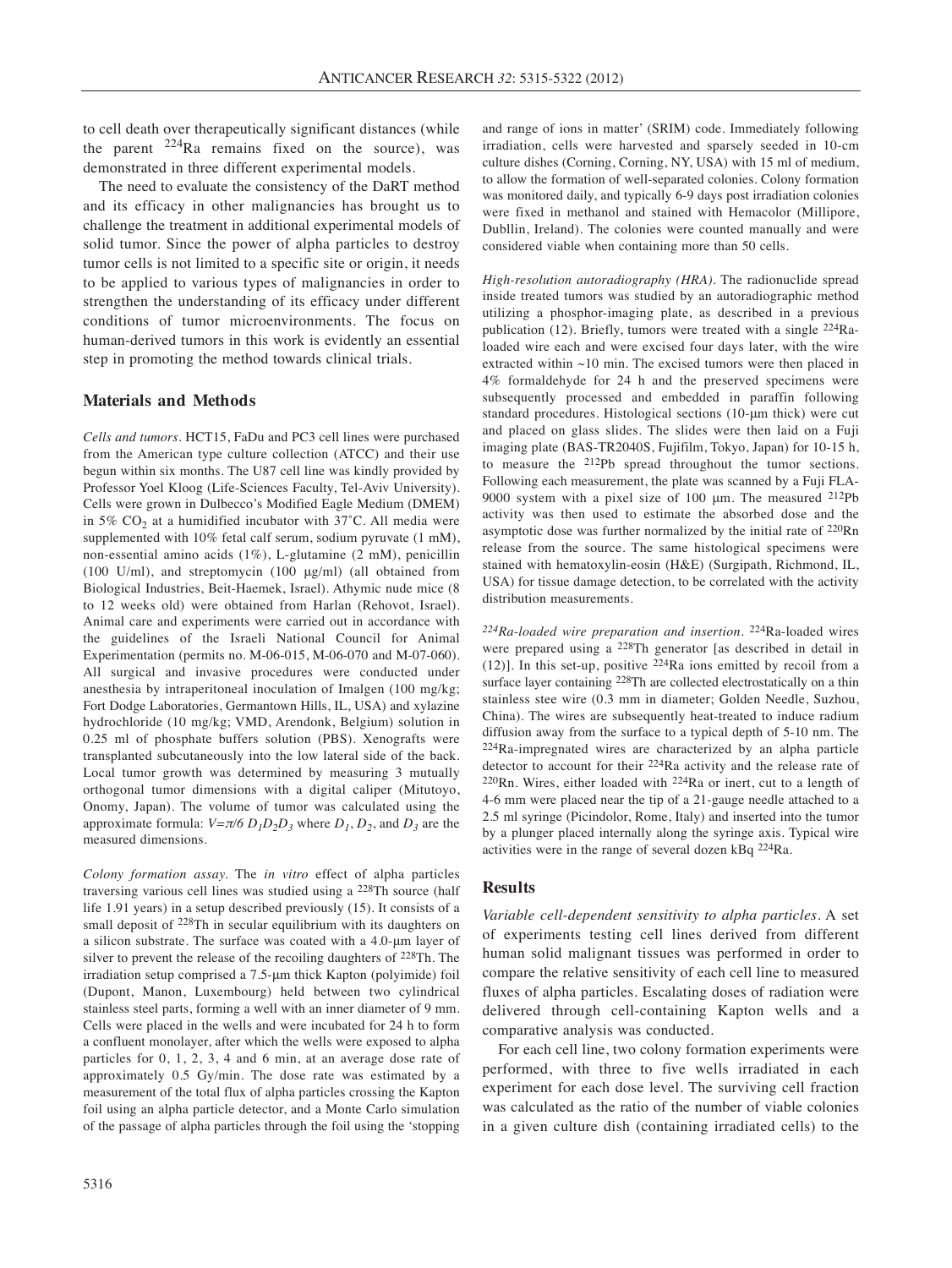average number of colonies in the unexposed control dishes. Survival curves obtained for C32, HCT15, PC3 and FaDu cells were drawn and the data in each experiment were fitted with the function  $f(D)=e^{-D/D_0}$  using Matlab's curve fitting tool to estimate the mean lethal dose  $(D_0)$ . The resulting average values for  $D_0$  are given in Table I.

*Dose distribution inside treated tumors from different human histotypes.* The dispersion of radioisotopes released from the  $224$ Ra wire to further emit alpha particles throughout the malignant tissue was evaluated using an HRA system. We examined tumors treated by an intra-tumoral insertion of a single  $224$ Ra wire and compared the dimensions of the region inside the tumors in which an effective therapeutic dose of alpha radiation (10 Gy) was achieved. The choice of 10 Gy as a marker dose was derived from estimations of low-LET effective doses of 20 Gy and considered a relative biological effect (RBE) of two-fold in the case of alpha particles. The following human derived malignancies were tested: C32 melanoma cell line (n=4), FaDu squamous cell carcinoma (SCC) (n=4), colon carcinoma HCT15 (n=5), U87 (n=4), head and neck SCC CAL27 (n=3), and prostate carcinoma PC3 (n=2). Autoradiography indicated that there are significant differences in the distribution pattern between tumors of different histotypes (the findings derived from our analysis are summarized in Table I). The average area of the region subjected to a normalized asymptotic dose of 10 Gy (per 1  $\mu$ Ci of <sup>220</sup>Rn released from the source at insertion) was consistent across the tumors of given cell lines, but varied from 9 to 21 mm<sup>2</sup> across different cell lines (with the minimum spread detected in the C32 melanoma model and the maximal spread in FaDu and U87) (Figure 1). The corresponding average diameters of the 10 Gy region varied, accordingly, from 3.5 to 5.2 mm.

*Tumor growth retardation. Colon:* We investigated the effect of 224Ra wires on colonic tumors derived from a human cell line. Randomized athymic mice inoculated with HCT15 cells were treated with either <sup>224</sup>Ra loaded or inert wires when tumors reached 5 mm (average lateral diameter). Figure 2A shows a pronounced effect of the radioactive wires on tumor development monitored three times a week. Thirty-eight days post-treatment, the average volume of the  $224$ Ra-treated tumors (n=7) was 4.7 times smaller than that of the inert group (n=8). The photographs shown in Figure 2 were taken 33 days after treatment, emphasizing the difference between a mouse treated with a single  $^{224}$ Ra wire (Figure 2D), in which tumor suppression was observed, as opposed to an untreated mouse (Figure 2E).

*Prostate:* PC3 tumors were either treated with radioactive wires or inert wires. Twenty-nine days post treatment, the average volume of the  $224$ Ra-treated tumors (n=6) was three times smaller than that of the inert group (n=5) as can be

|  |  |  |  |  |  |  |  |  |  |  | Table I. Relative sensitivity to alpha particles by histotype. |  |
|--|--|--|--|--|--|--|--|--|--|--|----------------------------------------------------------------|--|
|--|--|--|--|--|--|--|--|--|--|--|----------------------------------------------------------------|--|

| Tumor           | n              | 10 Gy measured<br>diameter (mm) | 10 Gy measured<br>area $\text{(mm2)}$ | $D_{(0)}$       |
|-----------------|----------------|---------------------------------|---------------------------------------|-----------------|
| C <sub>32</sub> | 4              | $3.42\pm0.5$                    | $9.45 \pm 2.43$                       | $1.17 \pm 0.09$ |
| PC <sub>3</sub> | $\mathfrak{D}$ | $3.95 \pm 0.02$                 | $12.23 \pm 0.12$                      | $0.86 \pm 0.11$ |
| HCT15           | 5              | $4.33 \pm 0.53$                 | $14.96 \pm 3.69$                      | $1.12\pm 0.1$   |
| U87             | 4              | $4.93 \pm 1.37$                 | $20.09 \pm 10.82$                     |                 |
| FaDu            |                | $5.24 \pm 0.2$                  | $21.6 \pm 1.7$                        | $0.64 \pm 0.06$ |

seen in Figure 2B. Furthermore, one case of complete cure with no tumor recurrence was observed in the group treated with the radioactive wires.

*Glioblastoma:* Athymic mice inoculated with human derived U87 tumor cells (4 mm in average diameter) were treated with either 224Ra or inert wires. The results shown in Figure 2C indicate that after 24 days, the average tumor volume of the  $224$ Ra-treated group was 10 times smaller compared to that of the inert group. There was one case of complete regression of the tumor in the  $^{224}$ Ra wire-treated group and in the inert –wire treated group.

*Melanoma:* C32 human melanoma tumors induced in nude mice were treated at an average lateral diameter of 8 mm with either  $224$ Ra-loaded (n=8) or inert (n=8) wires. An interesting phenomenon was observed, as the radioactive treatment did not significantly affect tumor growth. We noticed that untreated animals died when tumors reached an approximate volume of  $1000 \text{ mm}^3$ . We therefore determined 1000 mm<sup>3</sup> as an end-point value for the C32-transplanted mouse experiments. A statistically significant difference  $(\chi^2=0.002)$  between the inert-treated group and the <sup>224</sup>Ra wire-treated group was shown as six out of eight animals in the inert group had died when tumors reached 1000 mm<sup>3</sup> compared to none in the radioactive treatment group. These results were consistent with an additional experiment utilizing a double wire insertion method (data not shown).

#### **Discussion**

This study examined several types of solid human tumors differing in site for the treatment with alpha-emitting atoms released interstitially. The choice of malignancies took into consideration sites, which may potentially become clinical candidates for this radiotherapy method. Effective treatment of GBM is complicated by multiple factors, including the difficulty in overcoming the blood-brain barrier and the diffusely infiltrative nature of the disease, which limits complete surgical resection (16, 17). Brachytherapy has been demonstrated in clinical trials to be effective for relapsed GBM and the concept of using alpha radiation may give rise to a new clinical tool. For prostate cancer, where brachytherapy is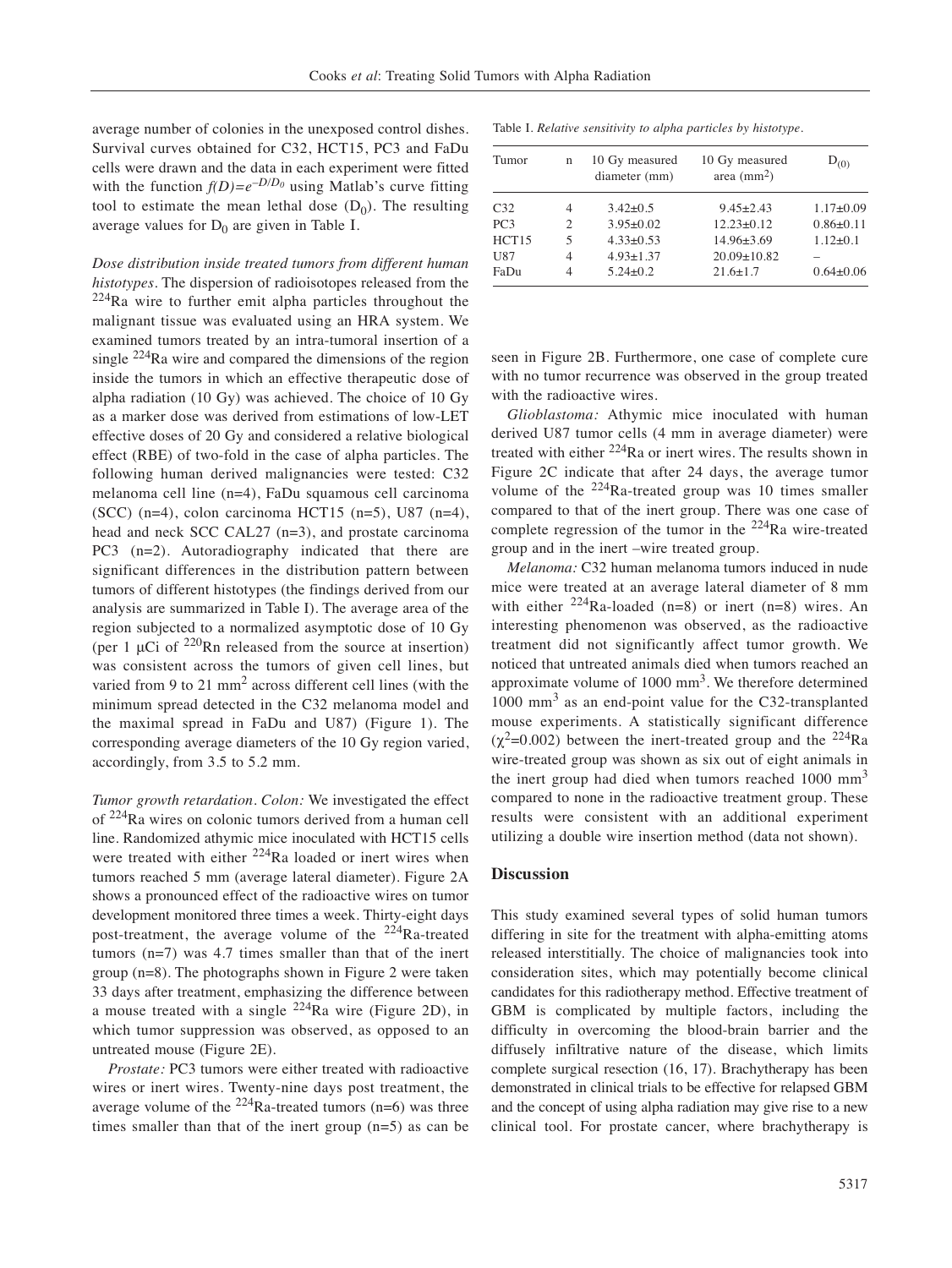

Figure 1. *Normalized asymptotic dose formed by interstitial*  $^{224}$ Ra wires in different human solid tumors. High-resolution autoradiography (HRA) *analysis of tumors from different histotypes was performed in order to evaluate the average spread of 224Ra progeny (namely 212Pb) inside the malignant tissue. Average values measured in all tested models are presented in Table I. Representative distributions subsequently stained with H&E to correlate with necrotic domains are presented from HCT15 (A), U87 (B) and C32 (C) models.*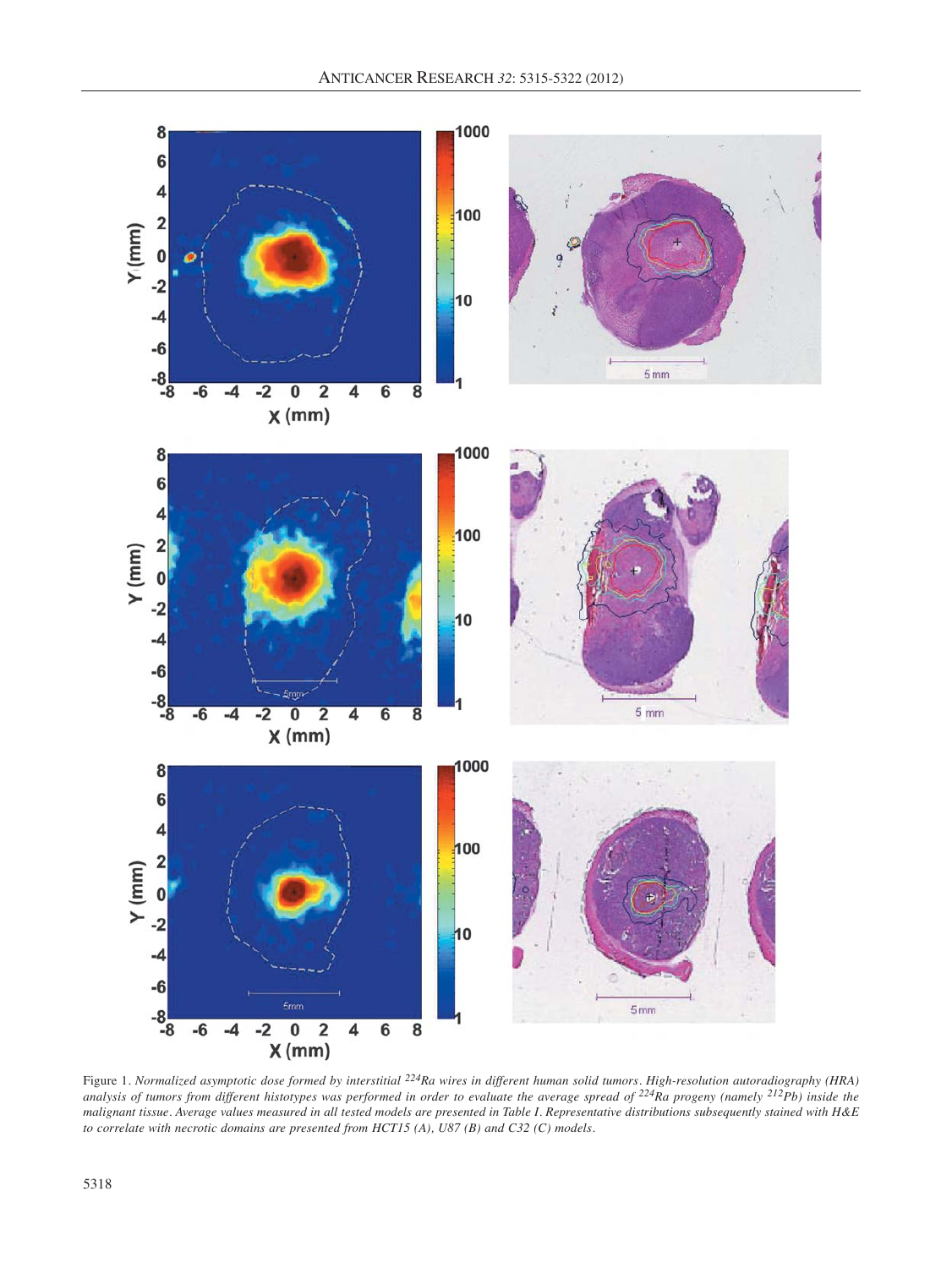



Figure 2. *Human colonic (A) prostatic (B) or glioblastoma tumors (C) treated by a single <sup>224</sup>Ra wire applied to athymic mice bearing tumors and monitored for tumor growth. Control group compared to tumor-bearing mice treated with inert wires. A: HCT15: tumor sizes (average diameter) on treatment day were 5 mm. The 224Ra wire carried activities ranging from 20-24.2 kBq. Inert n=8; 224Ra wire n=7. B: PC3: tumor sizes (average diameter) on treatment day were 3 mm. The 224Ra wire carried activities ranging from 15.3-25.4 kBq. Inert n=5; 224Ra wire n=6. C: U87: tumor* sizes (average diameter) on treatment day were 4 mm. The <sup>224</sup>Ra wire carried activities ranging from 21.3-24.3 kBq. Inert n=7; <sup>224</sup>Ra wire n=7. *Standard deviations are represented by bars. Representative photographs of Inert-treated animal (E) and 224Ra wire-treated animal (D) bearing HCT15 tumors 33 days post-treatment are displayed.* 

already well-established but still not free of complications, a potential advantage of using DaRT (in conjunction with other methods) may be the ability to deliver a highly localized dose to the region surrounding the urethra while sparing the urethra

itself (18, 19). The standard treatment for colonic carcinoma and melanoma, on the other hand, does not include any interstitial irradiation at present. Nevertheless, the relative accessibility of these tumors, together with the fact that surgical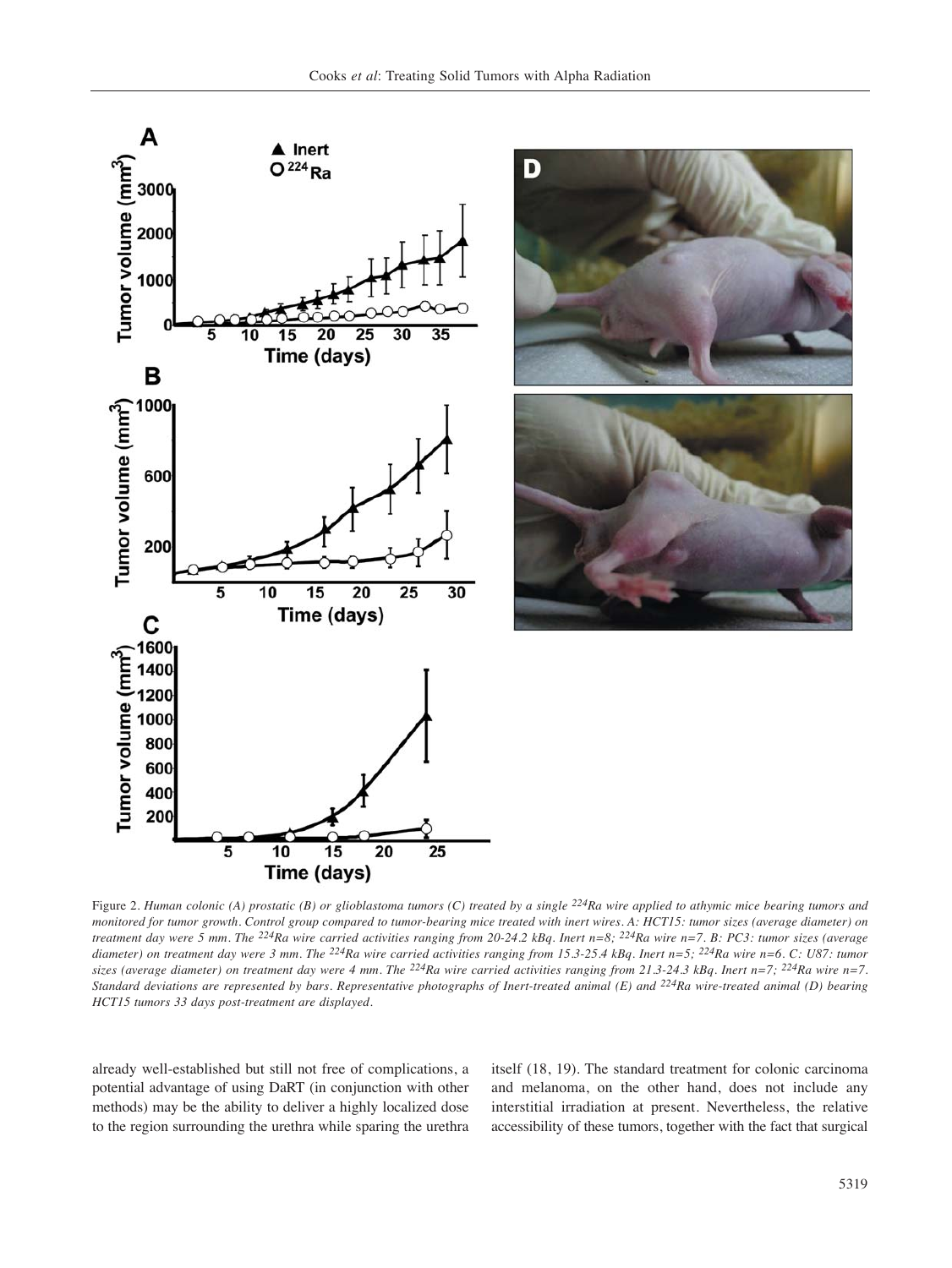

Figure 3. *Human melanoma tumors treated by a single 224Ra wiretreatment applied to athymic mice bearing tumors and monitored for tumor growth. 224Ra wire (n=8). Tumor-bearing mice treated with 224Ra wires. The control group was referred to as Inert (n=8) tumor-bearing mice treated with inert wires.* 

procedures fail to yield satisfying cure rates for advanced stages of these diseases, have brought us to investigate the response of these tumors to DaRT application.

We report here that when wires impregnated with small amounts of  $224$ Ra (in the range of a few dozens of kBq) are inserted into different solid human tumors, they may lead to considerable local tumor growth inhibition. The efficacy of the treatment varies, to some extent, across cell lines, and might be affected by several factors including, in particular, the effective diffusion rate of the radionuclides released from the source in each histotype and the relative sensitivity at the cellular level.

When alpha particles traversed cell monolayers *in vitro*, a scope of responses ranged between the relatively resistant cell lines (C32) to the most alpha radiation sensitive cells (FaDu). The differences, which were significant, implied that the effect caused by this high LET radiation is cellular dependent. The further comparison between histotypes, in regard of the formation of an effective dose region inside the treated tumor, gave rise to yet another range of values. These two tested elements may suggest diversity in the responses to DaRT at two separate levels, so that if the cells inside a bulky tumor require larger doses in order to be eradicated and additionally the spread of the atoms inside the tissue is relatively small, the tumor will only be moderately affected and *vice versa*. The assumption about the linkage between cell sensitivity and spread must be further examined since it may hold the key for understanding what controls the basic principles of this technique. As already demonstrated both *in vitro* and by histological means, the effect of DaRT on primary tumors differs across cell lines. Here, again, the results from the *in vitro* cytotoxicity experiments and HRA experiments were mostly correlative with the effects on tumor volume. The most prominent example is the C32 melanoma model, where we

observed that cells were alpha radiation-resistant and the perimeter of the effective dose was relatively small and, indeed, tumor progression was only moderately reduced (Figure 3). On the other hand, it was demonstrated that U87 tumors could be sufficiently controlled by the interstitial <sup>224</sup>Ra wires as the radioactive treatment yielded a reduction of over 90% in tumor volume compared to the control animals at 24 days post- wire insertion (Figure 2C). Both the colonic carcinoma model and the prostate carcinoma model were also affected significantly by the intra-tumoral irradiation giving rise to growth arrest of a 4-fold decrease for the PC3 tumors (Figure 2B) to a 4.7-fold decrease for the HCT15 tumors (Figure 2A). In order to rule out any additive damaging effects of non-alpha progeny in this decay chain (*i.e.* electrons and photons), we used sealed DaRT wires ensuring nothing but alpha-emitting daughters infiltrated the tumor (data not shown). Despite the fact that C32 melanoma primary tumors did not respond to the treatment, the phenomenon in which animals treated with inert wires were highly affected by tumor size, while DaRT wire-treated animals survived, indicated an involvement in the metastatic process (which eventually leads to morbidity). The manner by which the interstitial irradiation using alpha-emitting atoms may promote anti-metastatic processes should be thoroughly investigated.

The probability of eradicating a single cultured cell with alpha particles may vary and be dependent on several characteristics such as the ability to initiate DNA repair mechanisms and recover from complex double-strand breaks (20, 21). Inducing cell death would be even more complicated when the irradiation is aimed against cells dwelling inside a bulky solid tumor due to the fact that the tumor microenvironment becomes a key factor in determining radiosensitivity and a large diversity may be expected between malignancies not sharing the same kind of vasculature, stroma or density for instance (22, 23).

Intensive research efforts must be dedicated to recognizing the factors tilting the balance from radioresistance to radiosensitivity when an alpha particle intercepts a given tumor cell *in situ.* The pre-clinical results presented here may in the future help predict if DaRT will serve as a good practice option for a given tumor.

# **Conflict of Interests**

The Authors declare conflict of interests as detailed in the acknowledgment section.

# **Acknowledgements**

This study was funded in part by Althera Medical, Ltd. (Tel Aviv, Israel), and by a grant from The Israel Cancer Association. TC, MS, LA, IK and YK. received financial support from Althera Medical Ltd. The research was carried out in the Tel Aviv University. Althera Medical Ltd. asserted no control over the Author's right to publish the results.